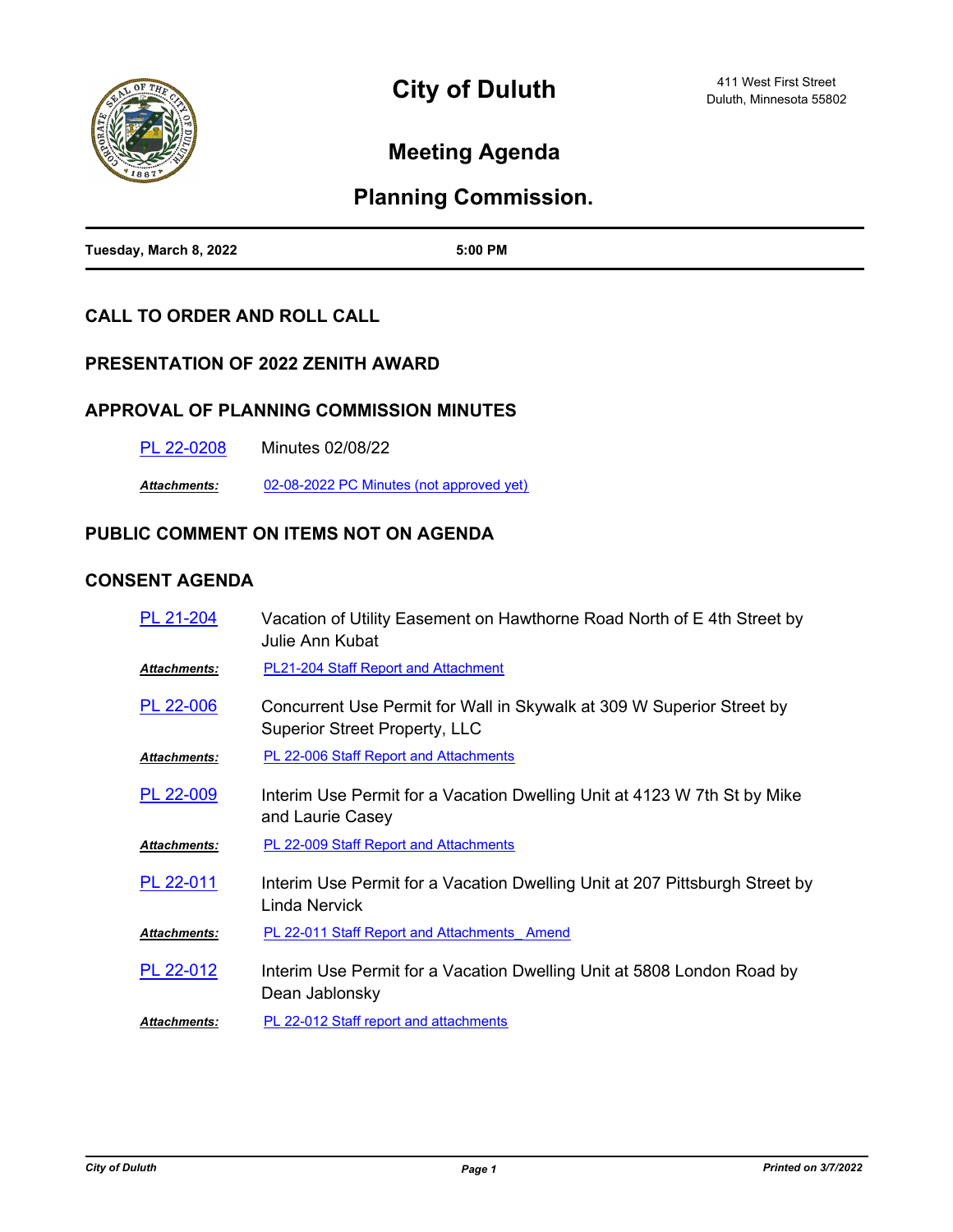| PL 22-014           | Interim Use Permit for a Vacation Dwelling Unit at 1916 W Superior Street<br>Unit 1 by DKM Ventures |
|---------------------|-----------------------------------------------------------------------------------------------------|
| Attachments:        | PL 22-014 Staff report and attachments                                                              |
| PL 22-015           | Interim Use Permit for a Vacation Dwelling Unit at 1916 W Superior Street<br>Unit 2 by DKM Ventures |
| Attachments:        | PL 22-015 Staff report and attachments                                                              |
| PL 22-016           | Minor Subdivision at Joshua Avenue by Van Staagen Design LLC                                        |
| Attachments:        | P 22-016 Staff report and attachments                                                               |
| PL 22-013           | Variance from Corner Side Yard Setback for Deck at 2533 Minnesota<br>Avenue by Kimberly Anderson    |
| <b>Attachments:</b> | <b>PL 21-013 Staff Report and Attachments</b>                                                       |

## **PUBLIC HEARINGS**

| PL 22-018    | Special Use Permit for a Car Wash at 604 W Central Entrance by CWP<br>West Corp.                                             |
|--------------|------------------------------------------------------------------------------------------------------------------------------|
| Attachments: | PL22-018 Staff Report - final with attachments                                                                               |
| PL 22-024    | MU-I Planning Review Amendment for Parking Ramp at 502 E 2nd Street<br>by Essentia Health                                    |
| Attachments: | PL 22-024 Staff Report and Attachments                                                                                       |
| PL 22-019    | Special Use Permit for Commercial Support Services at 500 E 10th Street<br>by JS Print Group                                 |
| Attachments: | <b>PL22-019 Staff Report - final with attachments</b>                                                                        |
| PL 22-022    | Concurrent Use Permit for Balconies Above 20th Avenue W at 2001 W<br>Superior Street by Urbane 218, LLC                      |
| Attachments: | PL22-022 Staff Report - final with attachments                                                                               |
| PL 21-135    | UDC Text Amendments for Mixed Use-Institutional (MU-I),<br>Residential-Planned (R-P), and Mixed Use-Planned (MU-P) Districts |
| Attachments: | PL 21-135 Staff Memo and Attachments                                                                                         |

## **OLD BUSINESS**

Minor Subdivision at Glen Place and W Michigan Street by Aaron Schweiger [PL 21-096](http://duluth-mn.legistar.com/gateway.aspx?m=l&id=/matter.aspx?key=7053)

## **COMMUNICATIONS**